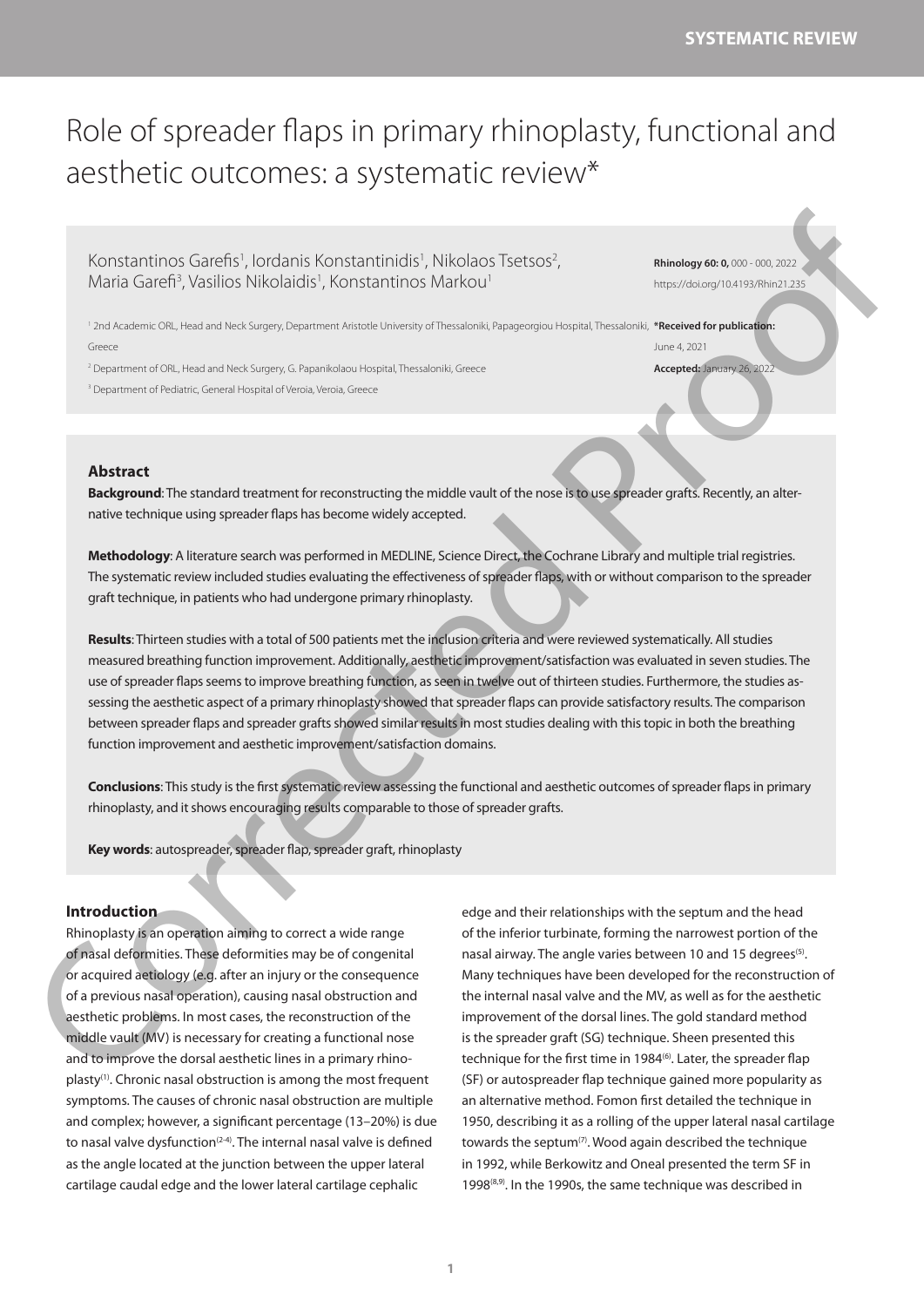different terms, such as Sheyan explaining it as upper lateral cartilage bending<sup>(10)</sup> and Lerma called it a lapel flap<sup>(11)</sup>. In addition, over time, various authors described modifications of the classic SF technique<sup>(12,14-16,19)</sup>.

The purpose of the present study is to review all the existing evidence related to the effectiveness of the use of SFs in patients undergoing primary rhinoplasty, regarding functional and aesthetic outcomes.

# **Materials and methods**

# **Search strategy**

This systematic review was performed according to the PRISMA 2009 checklist. Two reviewers (ΚG and NT) independently performed a comprehensive literature search in MEDLINE, Science Direct and the Cochrane Library electronic databases from 28 May to 28 June 2020 to identify studies that answered the question of interest. For this purpose, the following free-text terms were used: (spreader flap OR autospreader flap OR autospreader OR upper lateral cartilage flap OR turn-in flap) AND (rhinoplasty OR septorhinoplasty). Additionally, the reviewers searched for eligible trials in multiple trial registries, including clinicaltrial. gov, the European Union (EU) Clinical Trials Register and the International Clinical Trials Registry Platform. The ProQuest Dissertations & Theses (PQDT) database was searched as a source of grey literature. Extensive hand searches of the references of all the retrieved studies and relevant review articles were also performed. While no year limitation was imposed, only studies published in English were considered for inclusion. As this study was a systemic review of published articles, neither informed consent nor ethics approval was required. The particle of free term into the set of the set of the set of the set of the set of the set of the set of the set of the set of the set of the set of the set of the set of the set of the set of the set of the set of the

# **Study selection**

The two reviewers conducted the study selection process independently, and disagreements were resolved by consensus. The study inclusion and exclusion criteria were specified prior to the literature search. The studies that fulfilled the specific criteria were considered suitable for selection if 1) at least one group of patients had been operated on with the SF technique, 2) the study population included exclusively adult patients (>18 years) who underwent primary rhinoplasty, 3) the studies included at least 10patients, 4) the study outcomes included breathing function improvement and/or aesthetic improvement/satisfaction and 5) the outcomes were recorded by an objective and/ or subjective method used in at least two studies. Studies were excluded if patients had a history of 1) a previous rhinoplasty, 2) allergic rhinitis, 3) chronic rhinosinusitis with or without nasal polyps and 4) congenital malformations of the nose.

# **Data extraction and quality assessment**

Two reviewers (KG and NT) independently reviewed each study according to the predefined criteria for eligibility and extracted data. Any disagreement in the process of study selection or data extraction was resolved through consensus. A predefined form was used to extract data from each study. The following data were recorded from each of the eligible studies: general characteristics (first author, year of publication, country, study design, study sample, sex, age, assessment tool, primary/secondary outcomes, length of follow-up and level of evidence,) and outcome data (primary and secondary outcomes). The quality of included studies was assessed based on criteria set by the Oxford Centre for Evidence-Based Medicine (OCEBM), and each article was assigned a designated level of evidence<sup>(17)</sup>.

#### **Outcomes**

Breathing function improvement (BFI) was set as a primary study outcome and was assessed using objective methods, such as rhinomanometry, acoustic rhinometry, nasal valve angle measurement in CT scans and/or endoscopic images, and/or by using subjective methods, such as the Nasal Obstruction Symptom Evaluation (NOSE) questionnaire and the Functional Visual Analog Scale (FVAS) score.

The researchers determined aesthetic improvement/satisfaction (AIS) as a secondary outcome, and it was assessed by means of subjective evaluation methods, such as the Aesthetic VAS (AVAS) score, the Rhinoplasty Outcome Evaluation (ROE) questionnaire and a satisfaction questionnaire regarding the aesthetic outcome. Whenever available, statistics such as significance level, standard deviations and width were mentioned. Otherwise, the outcomes were presented in a descriptive way.

#### **Statistical analysis**

The ultimate objective of this research was to culminate in a quantitative synthesis of the main outcome measures. However, the small sample sizes and the lack of reported data combined with the different outcome measures and follow-ups made it impossible to lead to a meta-analysis.

# **Results**

#### **Literature search**

The systematic search in bibliographic databases yielded 1,455 publications. Four additional records were also identified from trial registries, three of which had already been published and included in the systematic search and one was unpublished, although it was completed. After removing duplicates, 1,352 publications were available for title-abstract screening. Finally, 48 articles that could provide relevant data for answering the research questions were identified. The full texts of these studies were examined thoroughly, resulting in 13 studies that investigated the effectiveness of the SF technique in patients who underwent primary rhinoplasty. The study flow diagram is depicted in Figure 1.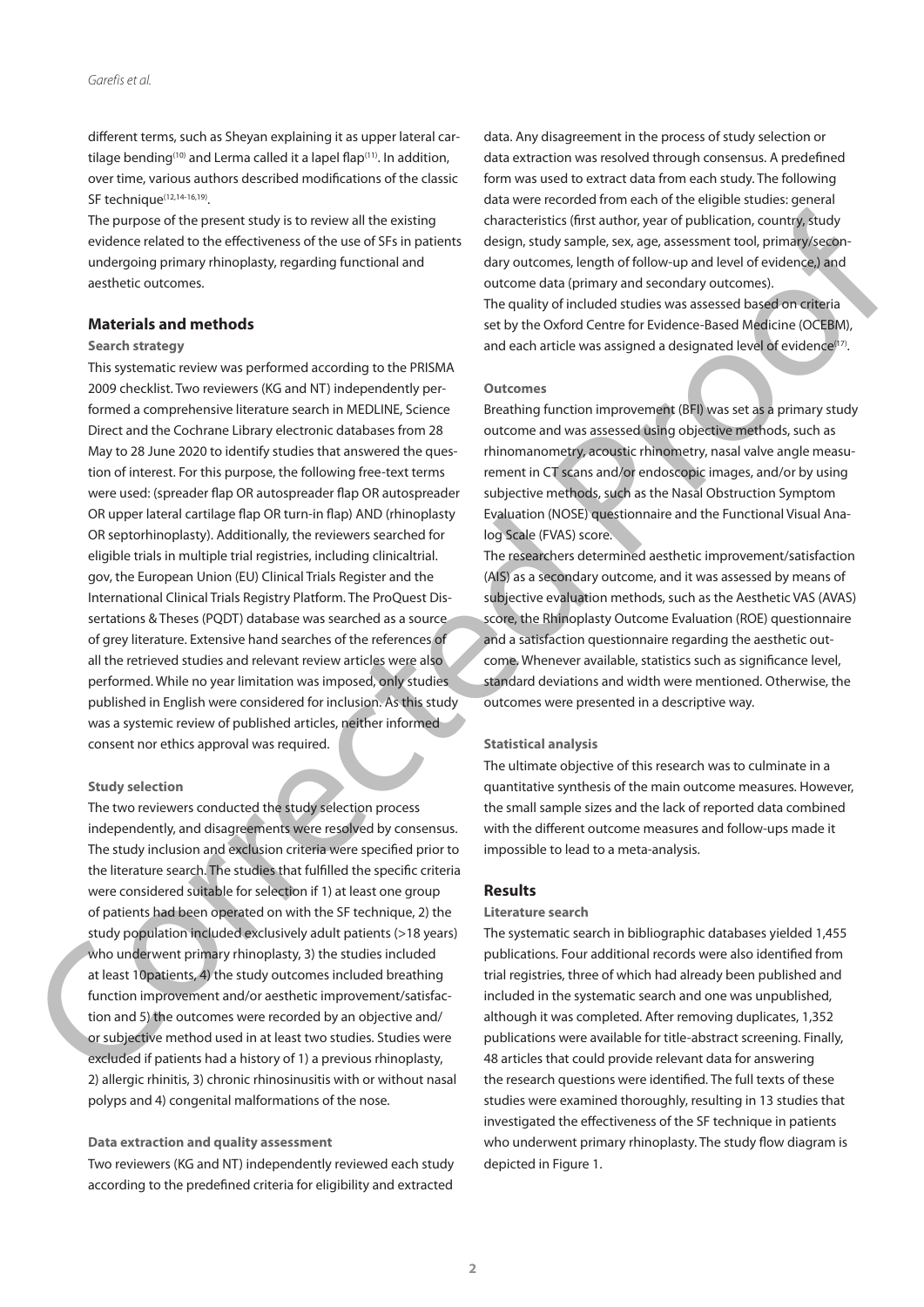

Figure 1. Literature search strategy. PRISMA flowchart detailing literature search and review.

#### **Study characteristics**

Thirteen studies fulfilled the inclusion criteria<sup>(12-16,18-25)</sup>. Of these, three were randomised controlled trials (RCTs), three were clinical trials (randomised or not), five were prospective studies and two were retrospective studies. The studies were published between 2011 and 2020. In total, 500 patients who had undergone primary rhinoplasty were evaluated. In 377 patients, the SF technique exclusively or a SF/SG combination was used. In the remaining 123 patients, who were included in the control groups, the SG technique was used in 89 patients, and another intervention was used in 34 patients. In these 34 patients instead of creation of the spreader flap, the excess upper lateral cartilage was removed. The upper lateral cartilage edge was then repaired and sutured to the septum. The sample sizes of the studies varied between 15 and 66 patients. The characteristics of the 13 included studies, as well as the baseline demographics of the patients, are presented in Table 1.

# **Breathing function improvement**

The BFI was measured in all 13 included studies(12-16,18-25) by using objective and subjective methods (Table 2).

# **Objective methods**

# *Acoustic rhinometry*

In two studies(12,13), acoustic rhinometry was used as an objective method for the evaluation of BFI. In particular, in the Εren et al. study(12), the minimal cross-sectional area (ΜCA) and intranasal total volume (ΙΤV) were increased postoperatively; however, they did not mention the significance level of p. In the Saedi

et al. study<sup>(13)</sup>, the MCA differences in both the control and SF groups showed an increase in the left side and a decrease in the right side. However, their differences were not statistically significant (p=0.50).

#### *Rhinomanometry*

In four studies(19,20,24,25), rhinomanometry was used. Görgülü et al.<sup>(19)</sup> showed a significant decrease in both inhalation and exhalation nasal airway resistance (NAR; p<0.001) by using an active anterior rhinomanometry. In the Hassanpour et al. study(20), ΝΑR increased significantly and flow rate (FR) decreased significantly postoperatively in both groups (SF and SG; all p≤0.05). However, no statistically significant difference was observed between the two groups (NAR difference p=0.19 and FR difference p=0.07, respectively). Rezaei et al.<sup>(24)</sup> showed that the average FR and NAR in inhalation and exhalation had no significant difference postoperatively between the SF and SG groups. Inhalation FR on the left side and exhalation NAR on the right side were significantly reduced postoperatively in the SG group (p=0.025 and p=0.04, respectively). Finally, in the Zeid et al. study<sup>(25)</sup>, a statistically significant reduction in NAR, on the right and left sides, was observed six months postoperatively in both groups (SF and SG; p<0.001), with no significant difference between them. *CT scan images* **Example 11.** (and the specific and the specific and the specific and the specific and the specific and the specific and the specific and the specific and the specific and the specific and the specific and the specific an

Hussein et al. measured the nasal valve angle on CT scan images(14). An increase in the postoperative angle was shown in both groups (nasal obstruction group and without symptoms group). However, the level of statistical significance was not mentioned. *Endoscopic images*

In the Hussein et al.<sup>(14)</sup> and Kocak et al.<sup>(22)</sup> studies, the angle of the nasal valve was evaluated pre-or intra- and postoperatively by endoscopic images. Adobe Photoshop was used to calculate the angles. Hussein et al.<sup>(14)</sup> presented an increase of the angle postoperatively without mentioning the level of statistical significance. Kocak et al.<sup>(22)</sup> presented a statistically significant increase in the nasal valve angle postoperatively in all three study groups (p=0.00). Although, the highest postoperative improvement was observed in the SF group with triangular SG (p=0.001).

# **Subjective methods**

# *NOSE score*

The NOSE questionnaire was used as one of the basic subjective methods for evaluating BFI in eight<sup>(12,14,15,16,18,21-23)</sup> of the 13 studies<sup>(12-16,18-25)</sup>. Specifically, all studies noted an improvement in breathing function. However, this improvement was statistically significant in six<sup>(12,15,18,21-23)</sup> of the eight studies<sup>(12,14,15,16,18,21-23)</sup>. Particularly, Yoo et al.<sup>(18)</sup> presented a significant BFI in the group with nasal obstruction ( $p$ <0.001). In the Kocak et al. study<sup>(22)</sup>, a significant reduction in the NOSE score was observed in the SF group and in the SF group with triangular SG (p=0.05). There was no significant postoperative difference between the study's groups ( $p=0.695$ ). Similarly, in the Sowder et al. study<sup>(21)</sup>, no dif-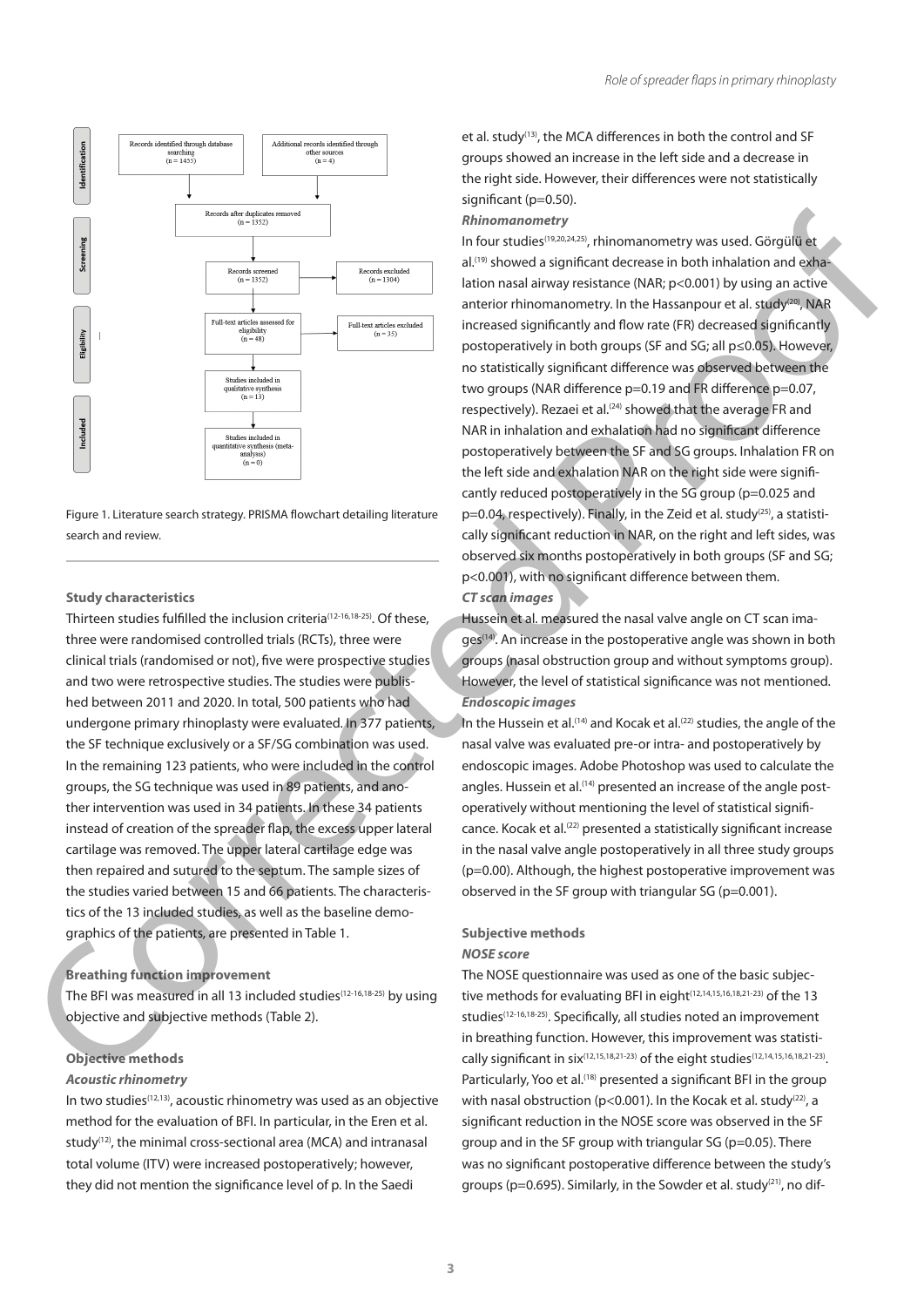| of evi-<br>dence<br>Level<br>$\equiv$<br>$\stackrel{\triangle}{=}$<br>$\triangleq$<br>$\overset{\text{O}}{=}$<br>$\stackrel{\text{d}}{=}$<br>$\overset{\text{\tiny \textsf{Q}}}{=}$<br>$\overset{\Delta}{=}$<br>$\equiv$<br>$\triangleq$<br>으<br>$\geq$<br>$\geq$<br>$\geq$<br>12.6<br>$6 - 12$<br><b>JSPT</b><br>vist<br>$\widehat{\boldsymbol{\epsilon}}$<br>$\frac{8}{2}$<br>$\overline{c}$<br>$\overline{c}$<br>$\circ$<br>9<br>$\circ$<br>$\overline{5}$<br>$\circ$<br>$\sim$<br>$\sim$<br>$\overline{\phantom{0}}$<br>ondary<br>come<br>Out-<br>ပ်င<br>AIS<br>AIS<br>AIS<br>AIS<br>AIS<br>AIS<br>AIS<br>come<br>mary<br>Out-<br>È<br>BFI<br>BFI<br>BFI<br>BFI<br>BFI<br>BFI<br>돔<br>E<br>돎<br>띪<br>돎<br>돔<br>돎<br>NOSE, Endoscopic check, VAS score<br>Rhinomanometry, Aesthetic satis-<br>NOSE, CT scan, Endoscopic check<br>NOSE, Aesthetic satisfaction ques-<br>NOSE, ROE, Aesthetic satisfaction<br>Acoustic rhinometry, NOSE, VAS<br>Acoustic rhinometry, VAS score<br>Rhinomanometry, VAS score<br>faction questionnaire<br>Rhinomanometry<br>Rhinomanometry<br>Assessment tool<br>NOSE, VAS score<br>questionnaire<br>tionnaire<br>NOSE<br>NOSE<br>score<br>Age mean ± SD (range)<br>$SF + SG: 25.8 + 5.0$<br>$26.06 \pm 5.4(18 - 40)$<br>$SF + SG: 24.8 \pm 5.7$<br>$34.4 \pm 9.5 (18 - 48)$<br>$SG: 29.64 \pm 5.08$<br>$SF: 24.64 \pm 5.08$<br>Al: $23.77 \pm 5.54$<br>$SF: 25.55 \pm 5.52$<br>$24 \pm 4.0(18 - 35)$<br>$SF: 26.7 \pm 6.0$<br>$SG: 23.1 \pm 5.1$<br>24.68 (18-35)<br>$SF: 27.3 \pm 5.7$<br>38.4 (18-64)<br>38.4 (18-64)<br>$SF: 24 \pm 3.0$<br>$SG: 24 \pm 4.0$<br>$>18$ years<br>24 (19-33)<br>$30(18-49)$<br>$32.2 \pm 6.3$<br>$\frac{1}{2}$ |
|--------------------------------------------------------------------------------------------------------------------------------------------------------------------------------------------------------------------------------------------------------------------------------------------------------------------------------------------------------------------------------------------------------------------------------------------------------------------------------------------------------------------------------------------------------------------------------------------------------------------------------------------------------------------------------------------------------------------------------------------------------------------------------------------------------------------------------------------------------------------------------------------------------------------------------------------------------------------------------------------------------------------------------------------------------------------------------------------------------------------------------------------------------------------------------------------------------------------------------------------------------------------------------------------------------------------------------------------------------------------------------------------------------------------------------------------------------------------------------------------------------------------------------------------------------------------------------------------------------------------------------------------------------------------------------|
|                                                                                                                                                                                                                                                                                                                                                                                                                                                                                                                                                                                                                                                                                                                                                                                                                                                                                                                                                                                                                                                                                                                                                                                                                                                                                                                                                                                                                                                                                                                                                                                                                                                                                |
|                                                                                                                                                                                                                                                                                                                                                                                                                                                                                                                                                                                                                                                                                                                                                                                                                                                                                                                                                                                                                                                                                                                                                                                                                                                                                                                                                                                                                                                                                                                                                                                                                                                                                |
|                                                                                                                                                                                                                                                                                                                                                                                                                                                                                                                                                                                                                                                                                                                                                                                                                                                                                                                                                                                                                                                                                                                                                                                                                                                                                                                                                                                                                                                                                                                                                                                                                                                                                |
|                                                                                                                                                                                                                                                                                                                                                                                                                                                                                                                                                                                                                                                                                                                                                                                                                                                                                                                                                                                                                                                                                                                                                                                                                                                                                                                                                                                                                                                                                                                                                                                                                                                                                |
|                                                                                                                                                                                                                                                                                                                                                                                                                                                                                                                                                                                                                                                                                                                                                                                                                                                                                                                                                                                                                                                                                                                                                                                                                                                                                                                                                                                                                                                                                                                                                                                                                                                                                |
|                                                                                                                                                                                                                                                                                                                                                                                                                                                                                                                                                                                                                                                                                                                                                                                                                                                                                                                                                                                                                                                                                                                                                                                                                                                                                                                                                                                                                                                                                                                                                                                                                                                                                |
|                                                                                                                                                                                                                                                                                                                                                                                                                                                                                                                                                                                                                                                                                                                                                                                                                                                                                                                                                                                                                                                                                                                                                                                                                                                                                                                                                                                                                                                                                                                                                                                                                                                                                |
|                                                                                                                                                                                                                                                                                                                                                                                                                                                                                                                                                                                                                                                                                                                                                                                                                                                                                                                                                                                                                                                                                                                                                                                                                                                                                                                                                                                                                                                                                                                                                                                                                                                                                |
|                                                                                                                                                                                                                                                                                                                                                                                                                                                                                                                                                                                                                                                                                                                                                                                                                                                                                                                                                                                                                                                                                                                                                                                                                                                                                                                                                                                                                                                                                                                                                                                                                                                                                |
|                                                                                                                                                                                                                                                                                                                                                                                                                                                                                                                                                                                                                                                                                                                                                                                                                                                                                                                                                                                                                                                                                                                                                                                                                                                                                                                                                                                                                                                                                                                                                                                                                                                                                |
|                                                                                                                                                                                                                                                                                                                                                                                                                                                                                                                                                                                                                                                                                                                                                                                                                                                                                                                                                                                                                                                                                                                                                                                                                                                                                                                                                                                                                                                                                                                                                                                                                                                                                |
|                                                                                                                                                                                                                                                                                                                                                                                                                                                                                                                                                                                                                                                                                                                                                                                                                                                                                                                                                                                                                                                                                                                                                                                                                                                                                                                                                                                                                                                                                                                                                                                                                                                                                |
|                                                                                                                                                                                                                                                                                                                                                                                                                                                                                                                                                                                                                                                                                                                                                                                                                                                                                                                                                                                                                                                                                                                                                                                                                                                                                                                                                                                                                                                                                                                                                                                                                                                                                |
|                                                                                                                                                                                                                                                                                                                                                                                                                                                                                                                                                                                                                                                                                                                                                                                                                                                                                                                                                                                                                                                                                                                                                                                                                                                                                                                                                                                                                                                                                                                                                                                                                                                                                |

Table 1. Characteristics of the studies included in the systematic review.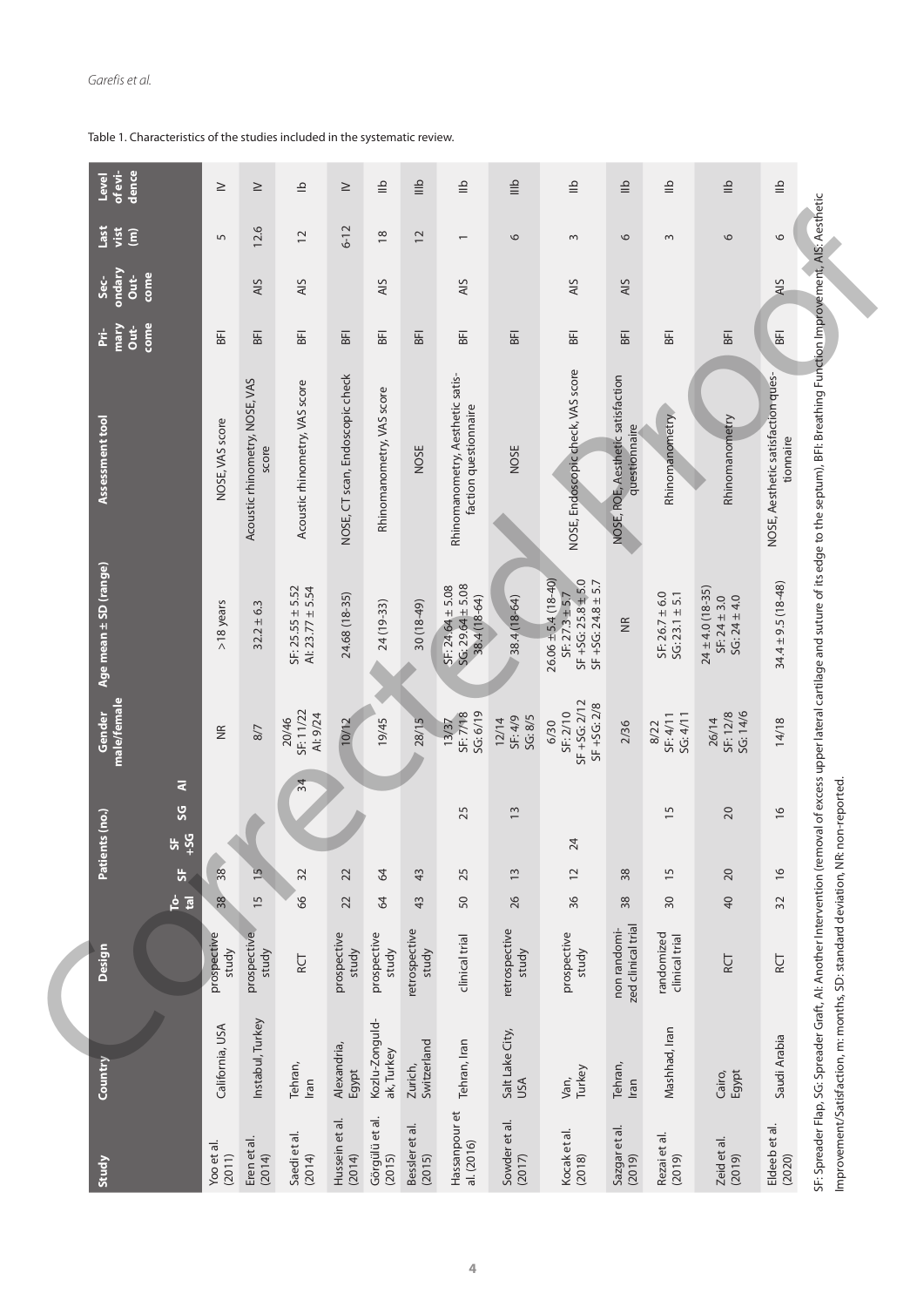| Results                                                                 | (group with nasal obstruction<br>Sig. improvement in SFG2<br>symptoms)                                             | (no level of p mentioned)<br>Sig. NOSE improvement<br>MCA, ITV improvement                                                                   | No sig. differences between<br>No sig. improvement<br>groups                                                                                                                                                           | (no level of sig. mentioned)<br>Improvement                                                                                                                                                                                                                                                                                      | Sig. improvement                                                                                                                                                           | Sig. improvement                                                                     | No sig. differences between<br>Sig. decrease<br>groups                                                                                                                                                                                                                                                                                                      | No sig. differences between<br>Sig. improvement<br>groups                                                                                                                                                                                                                                                                                                                                                                                                                                                | Sig. endoscopic difference in<br>No sig. NOSE differences<br>Sig. improvement<br>between groups<br><b>SFWTSGG</b>                                                                                                                                                                                  |  |
|-------------------------------------------------------------------------|--------------------------------------------------------------------------------------------------------------------|----------------------------------------------------------------------------------------------------------------------------------------------|------------------------------------------------------------------------------------------------------------------------------------------------------------------------------------------------------------------------|----------------------------------------------------------------------------------------------------------------------------------------------------------------------------------------------------------------------------------------------------------------------------------------------------------------------------------|----------------------------------------------------------------------------------------------------------------------------------------------------------------------------|--------------------------------------------------------------------------------------|-------------------------------------------------------------------------------------------------------------------------------------------------------------------------------------------------------------------------------------------------------------------------------------------------------------------------------------------------------------|----------------------------------------------------------------------------------------------------------------------------------------------------------------------------------------------------------------------------------------------------------------------------------------------------------------------------------------------------------------------------------------------------------------------------------------------------------------------------------------------------------|----------------------------------------------------------------------------------------------------------------------------------------------------------------------------------------------------------------------------------------------------------------------------------------------------|--|
|                                                                         | SFG1 pre: 1.2 (1.6) post: 0.95 (1.2) p=0.40<br>SFG2 pre: 5.7 (2.2) post: 1.8 (1.4) p<0.001<br>FVAS score mean (SD) | pre: 65.0 $\pm$ 13 post: 7.7 $\pm$ 10 p<0.001<br>NOSE score mean ± SD                                                                        | CNTG pre: 6.17 $\pm$ 3.28 post: 3.2 $\pm$ 1.47<br>SFG pre: 5.57 ± 2.51 post:2.56 ± 0.52<br>post p=0.67<br>FVAS score mean ± SD<br>pre $p=0.32$                                                                         | GRP2 pre: 67.27 (50-85) post: 18.63 (5-25)<br>GRP1 pre: 5.9 (0-10) post: 1.36 (0-5)<br>NOSE score mean (range)                                                                                                                                                                                                                   |                                                                                                                                                                            |                                                                                      |                                                                                                                                                                                                                                                                                                                                                             |                                                                                                                                                                                                                                                                                                                                                                                                                                                                                                          | SFG pre: 26.8 ± 18.4 SFG post: 10.5 ± 7.4 p=0.05<br>SFWRSGG pre: 22.2 ± 20.2 SFWRSGG post: 8.2 ±<br>SFWTSGG pre: 35.6 ± 26.7 SFWTSGG post: 9.2 ±<br>p=0.695<br>NOSE score mean ± SD<br>5.7 p=0.14<br>7.2 p=0.05 p=0.337                                                                            |  |
| <b>Breathing function improvement</b><br>Objective / subjective methods | SFG2 pre: 57.4 (21) post:17.3 (12.6) p<0.001<br>SFG1 pre: 13 (16) post: 10,5 (12) p=0.40<br>NOSE score mean (SD)   | MCA pre: 1.56cm <sup>2</sup> post: 16.3cm <sup>2</sup><br>ITV pre: 16.3cm <sup>3</sup> post: 24.8cm <sup>3</sup><br>Acoustic Rhinometry mean | measured difference between pre- and postoperative MCA in SFG and CNTG<br>MCA right side: 0.036 ± 0.13 - 0.06 ± 0.37 p=0.53<br>MCA left side: $0.05 \pm 0.26 - 0.018 \pm 0.23$ p=0.52<br>Acoustic Rhinometry mean ± SD | Nasal valve angle endoscopy measurements mean right/left<br>Nasal valve angle CT scan measurements mean right/left<br>GRP1 pre: 10.831°/11.906° post: 12.645°/13.706°<br>GRP1 pre: 11.909°/13.091° post: 13.545°/14.727°<br>post: 11.454°/11.206°<br>post: 12.545°/12.364°<br>GRP2 pre: 5.709°/6.413°<br>GRP2 pre: 6.818°/7.455° | NARinspir pre: 0.257 (0.224-0.276) post: 0.144 (0.132-0.163) p<0.001<br>NARexpir pre: 0.194 (0.162-0.216) post: 0.138 (0.126-0.159) p<0.001<br>Rhinomanometry mean (range) | pre: 75.1 (9.7) post: 20.7 (10.3) p<0.05<br>NOSE score mean (SD)<br>diff 54.2 (14.6) | not statistically significant difference between SFGNAR and SGGNAR p=0.19<br>not statistically significant difference between SFGFR and SGGFR p=0.07<br>SGGFRpre: 483.08 SGGFRpost: 265.04 p=0.05<br>SFGFRpre: 412.14 SFGFRpost: 276.62 p=0.05<br>SGGNARpre: 0.26 SGGNARpost: 0.38 p=0.05<br>SFGNARpre: 0.14 SFGNARpost: 0.24 p=0.05<br>Rhinomanometry mean | SFG impro%: 78.0 (23.8) [63.6-92.4] SGG impro%: 76.0 (26.3) [60.1-91.9] p>0.99<br>SFG impro: 63.5 (23.5) [49.3-77.6] SGG impro: 58.5 (27.8) [41.7-75.3] p>0.99<br>SFG post: 18.5 (21.6) [5.4-31.5] SGG post: 16.9 (16.4) [7.0-26.8] p>0.99<br>SFG pre: 81.9 (15.8) [72.4-91.4] SGG pre: 75.4 (19.3) [63.7-87.1] p=0.33<br>SGG pre: 75.4 (19.3) [63.7-87.1] post: 16.9 (16.4) [7.0-26.8] p<0.001<br>SFG pre: 81.9 (15.8) [72.4-91.4] post: 18.5 (21.6) [5.4-31.5] p<0.001<br>NOSE score mean (SD) [range] | SFWRSGG intra: 12.9 ± 4.0 SFWRSGG post: 20.7 ± 3.5 p=0.00<br>SFWTSGG intra: 10.4 ± 4.1 SFWTSGG post: 24.6 ± 4.3 p=0.0<br>Nasal valve angle endoscopy measurements mean ± SD<br>SFG intra: 11.5 ± 3.6 SFG post: 19.0 ± 1.6 p=0.00<br>statistically significant in SFWTSGG<br>$p=0.001$<br>$p=0.310$ |  |
| Study                                                                   | Yoo et al.<br>(2011)                                                                                               | Eren et al.<br>(2014)                                                                                                                        | Saedi et al.<br>(2014)                                                                                                                                                                                                 | Hussein et<br>al. (2014)                                                                                                                                                                                                                                                                                                         | Görgülü et<br>al. (2015)                                                                                                                                                   | Bessler et al.<br>(2015)                                                             | Hassanpour<br>et al. (2016)                                                                                                                                                                                                                                                                                                                                 | Sowder et<br>al. (2017)                                                                                                                                                                                                                                                                                                                                                                                                                                                                                  | Kocak et al.<br>(2018)                                                                                                                                                                                                                                                                             |  |

# Table 2. Summary of studies' functional results.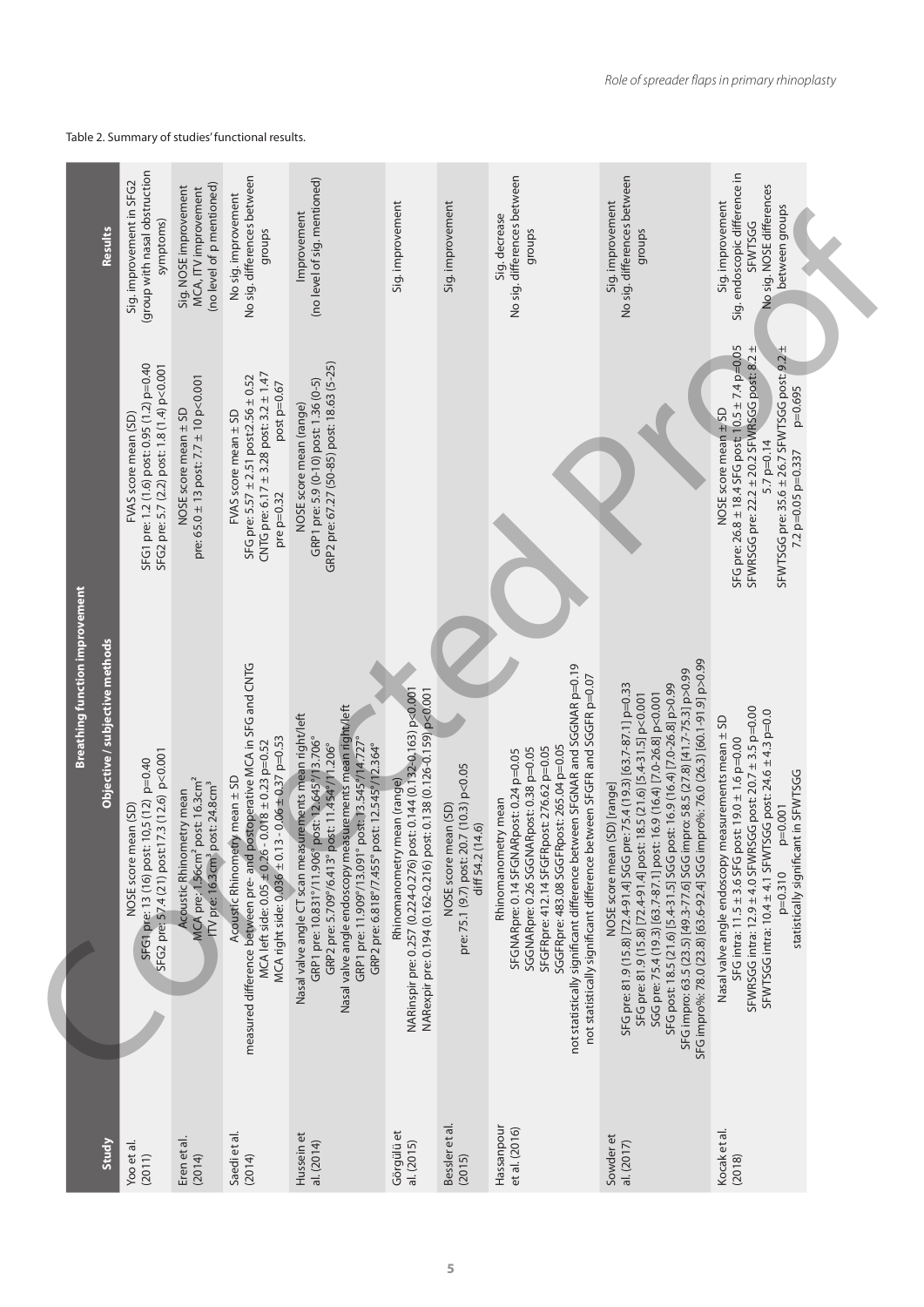| Results                                                                 | Sig. improvement                                                       | exception sig. improvement<br>No sig. improvement in both<br>in post SGGFRexpir left, SGG-<br>No sig. differences between<br>NARexspir right)<br>groups<br>groups                                                                                                                                                                                                                                                                                                                                                                                                                                                                                                                                                                                                                                                                        | No sig. differences between<br>Sig. improvement<br>groups                                                                                                                                                                                                                                                                                                                            | No sig. improvement                                                                                                                                                                                                                                                                                                      | SFG: spreader flap group, SGG: spreader graft group, SFG1: group<br>without nasal obstruction symptoms, SFG2: group with nasal<br>obstruction symptoms, CNTG: control group received another<br>intervention, MCA (cm <sup>2</sup> ): minimal cross-sectional area, ITV (cm <sup>3</sup> ):<br>total intranasal volume, GRP1: group without nasal obstruction<br>symptoms, GRP2: group with nasal obstruction symptoms, NAR<br>(Pa/cm <sup>3</sup> /s): nasal airway resistance, inspir : inspiratory, expir:<br>expiratory, FR: flow rate, SFWRSGG: spreader flap with rectangu-<br>lar spreader graft group, SFWTSGG: spreader flap with rectangu- |
|-------------------------------------------------------------------------|------------------------------------------------------------------------|------------------------------------------------------------------------------------------------------------------------------------------------------------------------------------------------------------------------------------------------------------------------------------------------------------------------------------------------------------------------------------------------------------------------------------------------------------------------------------------------------------------------------------------------------------------------------------------------------------------------------------------------------------------------------------------------------------------------------------------------------------------------------------------------------------------------------------------|--------------------------------------------------------------------------------------------------------------------------------------------------------------------------------------------------------------------------------------------------------------------------------------------------------------------------------------------------------------------------------------|--------------------------------------------------------------------------------------------------------------------------------------------------------------------------------------------------------------------------------------------------------------------------------------------------------------------------|------------------------------------------------------------------------------------------------------------------------------------------------------------------------------------------------------------------------------------------------------------------------------------------------------------------------------------------------------------------------------------------------------------------------------------------------------------------------------------------------------------------------------------------------------------------------------------------------------------------------------------------------------|
| <b>Breathing function improvement</b><br>Objective / subjective methods | pre: 9.00 (3.513) post: 6.916 (2.143) p=0.0001<br>NOSE score mean (SD) | $07 \pm 131.27 / 323.47 \pm 84.77$ p=0.248/p=0.426<br>SGGFRexpir: 355.13 ± 55.38 / 377.07 ± 29.62 - 304.0 ± 40.26 / 355.67 ± 78.35 p=0.231/p=0.025<br>SFGFR inspir: 371.13 ± 50.6/349.8 ± 59,78 - 337.8 ± 93.15 / 302.4 ± 129.2 p=0.432/p=0.732<br>SGGFRinspir: 376.8 ± 34.3 / 338.8 ± 67.9 - 343.8 ± 76.99 / 303.33 ± 63.03 p=0.088/p=0.086<br>SGGNARexspir: 0.4 ± 0.03 / 0.49 ± 0.09 - 0.46 ± 0.11 / 0.52 ± 0.07 p=0.040/p=0.420<br>SFGNARexspir: 0.42 ± 0.07 / 0.45 ± 0.06 - 0.5 ± 0.17 / 1.43 ± 0.62 p=0.220/p=0.330<br>$4 \pm 0.12 / 0.54 \pm 0.07$ p=0.330/p=0.690<br>$.48 \pm 0.19/1.5 \pm 2.77$ p=0.590/p=0.610<br>Rhinomanometry mean ± SD<br>pre-post right/left<br>SFGNARinspir: 0.41 ± 0.07 / 0.44 ± 0.08 - 0.<br>$SGGNARin$ spir: $0.4 \pm 0.04 / 0.53 \pm 0.18 - 0.4$<br>SFGFRexpir: 342.87 ± 46.82 / 358.33 ± 49.05 -309. | no statistical significance between SFGNARpre and SGGNApre right/left p=0.424/p=0.419<br>no statistical significance between SFGNARpost and SGGNARpost right/left p=1/p=0.963<br>SFGNARpre: 0.82 (0.23) / 0.74 (0.14) SFGNARpost: 0.37 (0.04) / 0.35 (0.03) p<0.001<br>SGGNARpre: 0.87 (0.2) / 0.69 (0.24) SGGNARpost: 0.37 (0.02) / 0.35 (0.04) p<0.001<br>Rhinomanometry mean (SD) | Total pre: 63.4 ± 20.7 post: 19.5 ± 16.1 (3 months) p=0.006 / 27.3 ± 19.8 (6 months) p=0.122<br>months) $/ 27.5 \pm 23.5$ (6 months) $p > 0.05$<br>months) / $27.2 \pm 16.2$ (6 months) p>0.05<br>NOSE score mean ± SD<br>SFG pre: 62.8 ± 18.3 SFG post: 18.4 ± 14.9 (3<br>SGG pre: 64.1 ± 23.5 SGG post: 20.6 ± 17.7 (3 | lar spreader graft group, pre: preoperative, post: postoperative,<br>intra: intraoperative, impro: improvement, SD: standard devia-<br>tion.                                                                                                                                                                                                                                                                                                                                                                                                                                                                                                         |
| Study                                                                   | Sazgar et al.<br>(2019)                                                | Rezai et al.<br>(2019)                                                                                                                                                                                                                                                                                                                                                                                                                                                                                                                                                                                                                                                                                                                                                                                                                   | Zeid et al.<br>(2019)                                                                                                                                                                                                                                                                                                                                                                | Eldeeb et al<br>(2020)                                                                                                                                                                                                                                                                                                   |                                                                                                                                                                                                                                                                                                                                                                                                                                                                                                                                                                                                                                                      |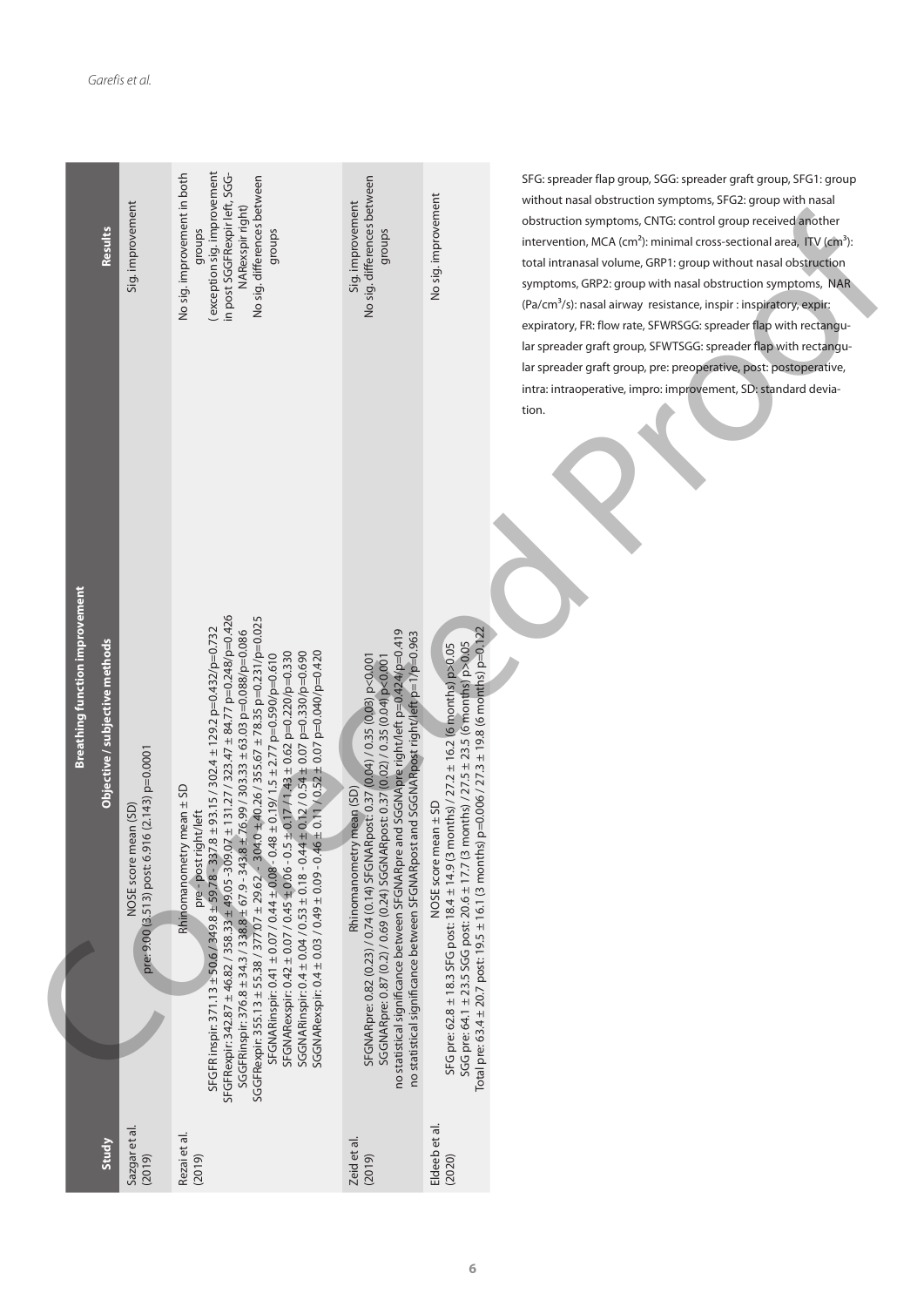#### Table 3. Summary of studies' aesthetic results

| <b>Study</b><br>Yoo et al.       | <b>Subjective methods</b><br><b>NR</b>                                                                                                                                                                                                                                                                                                                                                                                                                                    |                                                                                                                                              | <b>Results</b><br><b>NR</b>                                                                                              |
|----------------------------------|---------------------------------------------------------------------------------------------------------------------------------------------------------------------------------------------------------------------------------------------------------------------------------------------------------------------------------------------------------------------------------------------------------------------------------------------------------------------------|----------------------------------------------------------------------------------------------------------------------------------------------|--------------------------------------------------------------------------------------------------------------------------|
| (2011)                           |                                                                                                                                                                                                                                                                                                                                                                                                                                                                           |                                                                                                                                              |                                                                                                                          |
| Eren et al.<br>(2014)            | AVAS score mean $\pm$ SD<br>pre:32.0 ± 20 post:88 ± 9 p<0.001                                                                                                                                                                                                                                                                                                                                                                                                             |                                                                                                                                              | Sig. improvement                                                                                                         |
| Saedi et al.<br>(2014)           | AVAS score mean $\pm$ SD<br>SFG pre: $4.43 \pm 2.49$ post: $8.38 \pm 1.6$<br>CNTG pre: $3.83 \pm 1.72$ post: $8.68 \pm 0.95$<br>pre p=0.005<br>post $p=0.38$                                                                                                                                                                                                                                                                                                              |                                                                                                                                              | Improvement<br>(no level of sig. menti-<br>oned)<br>No sig. post differences<br>between groups                           |
| Hussein et<br>al. (2014)         | <b>NR</b>                                                                                                                                                                                                                                                                                                                                                                                                                                                                 |                                                                                                                                              | <b>NR</b>                                                                                                                |
| Görgülü et<br>al. (2015)         |                                                                                                                                                                                                                                                                                                                                                                                                                                                                           |                                                                                                                                              | Sig. improvement                                                                                                         |
| Bessler et<br>al. (2015)         | <b>NR</b>                                                                                                                                                                                                                                                                                                                                                                                                                                                                 |                                                                                                                                              | <b>NR</b>                                                                                                                |
| Hassan-<br>pour et al.<br>(2016) |                                                                                                                                                                                                                                                                                                                                                                                                                                                                           | Satisfaction questionnaire<br>SFG SGG<br>complete satisfied: 10<br>8<br>partially satisfied: 11<br>14<br>unsatisfied:<br>3<br>$\overline{4}$ | SFG: 60% complete or<br>partially satisfied<br>SGG: 62,9% complete or<br>partially satisfied                             |
| Sowder et<br>al. (2017)          | <b>NR</b>                                                                                                                                                                                                                                                                                                                                                                                                                                                                 |                                                                                                                                              | <b>NR</b>                                                                                                                |
| Kocak et al.<br>(2018)           | AVAS score mean $\pm$ SD<br>SFG pre: 4.00 ± 1.9 SFG post: 8.8 ± 0.7 p=0.00<br>SFWRSGG pre: 4.07 ± 1.8 SFWRSGG post: 8.8 ± 1.0 p=0.00<br>SFWTSGG pre: $3.3 \pm 1.5$ SFWTSGG post: $8.7 \pm 0.9$ p=0.00<br>$p=0.536$<br>p=0.910                                                                                                                                                                                                                                             |                                                                                                                                              | Sig. improvement<br>No sig. differences<br>between groups                                                                |
| Sazgar et<br>al. (2019)          | <b>ROE</b><br>Question No Slightly Moderately<br><b>Very Extremely</b><br>$\overline{3}$<br>6<br>$\mathbf{1}$<br>13<br>13<br>$\mathbf{1}$<br>$\overline{2}$<br>$\overline{3}$<br>$\overline{9}$<br>$\overline{2}$<br>$\overline{7}$<br>15<br>$\overline{7}$<br>$\overline{0}$<br>$7\overline{ }$<br>8<br>$\overline{3}$<br>14<br>$\overline{8}$<br>6 <sup>′</sup><br>$\overline{4}$<br>8<br>$\overline{7}$<br>17<br>$\overline{9}$<br>5<br>$\mathbf{1}$<br>$\overline{2}$ | Satisfaction questionnaire<br>complete satisfied:19<br>partially satisfied:16<br>unsatisfied:1                                               | 97,1% complete or<br>partially satisfied                                                                                 |
| Rezai et al.<br>(2019)           | <b>NR</b>                                                                                                                                                                                                                                                                                                                                                                                                                                                                 |                                                                                                                                              | <b>NR</b>                                                                                                                |
| Zeid et al.<br>(2019)            | <b>NR</b>                                                                                                                                                                                                                                                                                                                                                                                                                                                                 |                                                                                                                                              | <b>NR</b>                                                                                                                |
| Eldeeb et<br>al. (2020)          | Satisfaction questionnaire<br>SGG<br><b>SFG</b><br>complete satisfied: 6<br>13<br>partially satisfied: 5<br>$\overline{2}$<br>unsatisfied:<br>$\mathbf{1}$<br>6<br>statistically significant difference between SFG/SGG p=0.038                                                                                                                                                                                                                                           |                                                                                                                                              | SFG: 68,8% complete or<br>partially satisfied<br>SGG: 93,8% complete or<br>partially satisfied<br>Sig. difference in SGG |
|                                  | SFG: spreader flap group, SGG: spreader graft group, CNTG: control group received another intervention, SFWRSGG: spreader flap with rectangular                                                                                                                                                                                                                                                                                                                           |                                                                                                                                              |                                                                                                                          |
| Standard deviation.              | spreader graft group, SFWTSGG: spreader flap with rectangular spreader graft group, pre: preoperative, post: postoperative, NR: non-reported. SD:                                                                                                                                                                                                                                                                                                                         |                                                                                                                                              |                                                                                                                          |

ference was found in postoperative NOSE scores between the SF and SG groups (p>0.99). Hussein et al.<sup>(14)</sup> showed a postoperative improvement in the subjective nasal airway patency but failed to mention the significant level of p value. Lastly, in the Eldeeb et al. study<sup>(16)</sup>, there was a great improvement in the patients'

symptoms of nasal obstruction, which was statistically insignificant (p>0.05).

*Functional VAS score*

In two studies<sup>(13,18)</sup>, BFI was evaluated by means of the FVAS score. Specifically, in the You et al. study<sup>(18)</sup>, the VAS score was re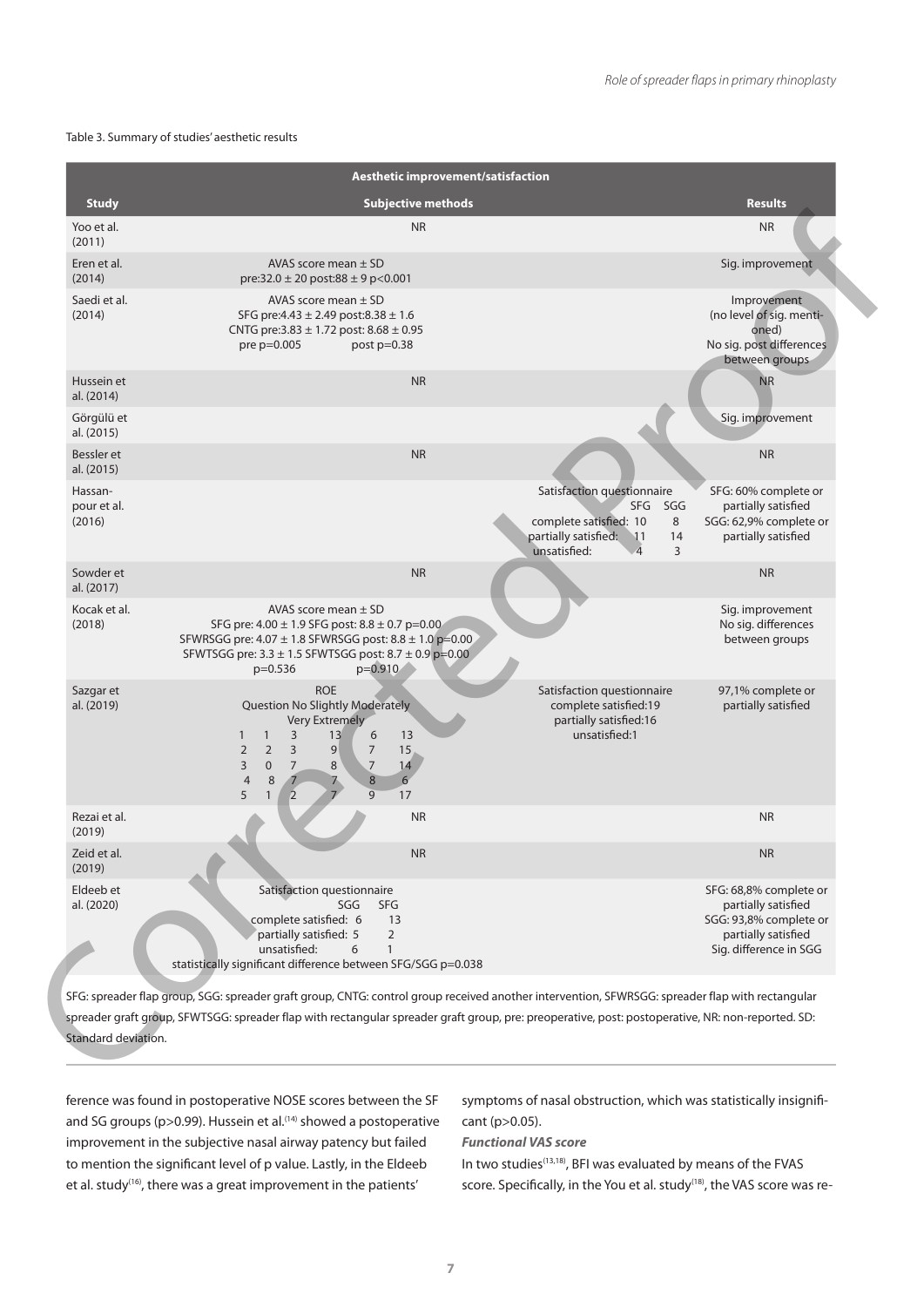duced in both SF groups. However, the SF group with nasal obstruction symptoms showed a statistically significant postoperative decrease (p<0.001). Saedi et al.<sup>(13)</sup> observed a postoperative BFI in both the SF and control groups; however, the significance level was not mentioned. Finally, the differences between preoperative and postoperative FVAS scores in both groups were not statistically significant (p=0.32 and p=0.67, respectively). *Aesthetic improvement/satisfaction* 

Seven included studies used subjective measures to assess AIS (Table 3)(12,13,16,19,20,22,23).

#### **Subjective methods**

### *Aesthetic VAS score*

The rhinoplasty's aesthetic results were evaluated with an AVAS score in four studies<sup>(12,13,19,22)</sup>. In two of the studies<sup>(12,19)</sup>, a significant postoperative increase of the VAS score (p<0.001) was noted. In the Saedi et al. study<sup>(13)</sup>, patients in both the SF and control groups were satisfied with the aesthetic results. However, the significance level was not reported. Furthermore, the preoperative difference in the AVAS score between the groups was statistically significant (p=0.005). On the contrary, the postoperative difference was not significant (p=0.38). Finally, in all three groups of the Kocak et al. study<sup>(22)</sup>, the AVAS score postoperatively increased significantly (p=0.00), with no statistically significant difference between them (p=0.910).

*RΟΕ-Satisfaction questionnaires*

In three studies(16,20,23), patient satisfaction regarding the aesthetic outcome of the rhinoplasty was assessed through a satisfaction questionnaire, and in only one was the ROE questionnaire used<sup>(23)</sup>. In particular, in the Hassanpour et al. study<sup>(20)</sup>, the vast majority of patients in both intervention groups were satisfied or moderately satisfied with the aesthetic outcome. Eldeeb et al.<sup>(16)</sup> showed a statistically significant higher satisfaction (p=0.038) in patients who had received the SG intervention in comparison to those who had received the SF intervention. Lastly, in the Sazgar et al. study<sup>(23)</sup>, patients were postoperatively satisfied with the aesthetic result, as recorded in both the rhinoplasty satisfaction and ROE questionnaires.

# *Level of evidence*

Three<sup> $(12,14,18)$ </sup> of the included studies were graded as level IV evidence, and two<sup>(15,21)</sup> studies were graded as level IIIb. The majority(16,19,20,22-25) of this systematic review's studies (seven of 13) were graded as level IIb evidence, and only one study<sup>(13)</sup> was graded as level Ib (Table 1).

# **Discussion**

The present study is the first systematic review assessing the effectiveness of SFs, in their classic or modified form, in patients undergoing primary rhinoplasty in comparison to SGs. This systematic review resulted in two major conclusions: 1. The use of SFs seems to improve nasal breathing function,

as seen in twelve out of thirteen studies<sup>(12-16,18,19,21-25)</sup>, by reconstructing the internal nasal valve and the MV.

2. The SFs can provide satisfactory results regarding the aesthetic outcome of the primary rhinoplasty, as seen in seven studies(12,13,16,19,20,22,23), through the restoration of the dorsal aesthetic lines.

BFI after the use of SFs was statistically significant in eight studies(12,15,18,19,21-23,25). The remaining four studies(13,14,16,24) reported BFI; however, BFI was not significant in three of them<sup>(13,16,24)</sup>, and one did not mention the significance level<sup>(14)</sup>. The only exception was the Hassanpour et al.<sup>(20)</sup> study where the authors found a significant decrease of nasal breathing function in both techniques. It was attributed to the short follow up period. In addition, six studies<sup>(16,20-22,24,25)</sup> compared the effectiveness of SFs vs SGs regarding functional outcome. According to four<sup>(20,21,24,25)</sup> out of these six studies(16,20-22,24,25), there was no significant difference in improvement between the two techniques. In the Kocak et al. study(22), the combined triangular SG with SF was the better technique for widening the nasal valve angle than SF alone. Furthermore, Eldeeb et al.<sup>(16)</sup> did not report BFI differences between the two techniques; however, the significance level was not mentioned.

A significant aesthetic improvement with the SF technique was shown in three<sup>(12,19,22)</sup> of the seven studies<sup>(12,13,16,19,20,22,23)</sup>. In one study(13), there was aesthetic improvement, although the significance level was not mentioned. In the remaining three studies<sup>(16,20,23)</sup>, the vast majority of patients were complete or partially satisfied with the aesthetic outcome. Regarding AIS, three studies(16,20,22) compared SF and SG techniques. No significant differences in AIS were reported between the two techniques in one<sup> $(22)$ </sup> of the three studies(16,20,22). Additionally, Hassanpour et al.<sup>(20)</sup> reported similar satisfactory results but without mentioning the significance level. Only one study(16) showed that the SG technique had a better aesthetic outcome compared with the aesthetic outcome of the SFs. Rhinoplasty is not only an aesthetic operation but also a functional one, as the MV and the nasal valve have a significant role in nasal airflow. SFs are a simple and fast technique that uses the existing structures; therefore, there is no need for additional grafts. Besides SFs and SGs, there are also additional techniques, such as batten grafts, butterfly grafts and special suture techniques, used to manage nasal valve collapse. The goal of these techniques is to widen the existing angle of the nasal valve, enhancing the underlying framework and protecting it from collapse during inhalation $(5)$ . involvement profits and and proposed in the sample of the sample of the sample of the sample of the sample of the sample of the sample of the sample of the sample of the sample of the sample of the sample of the sample of

The positive results of the SFs, in both functional and aesthetic outcomes, and the similar SF and SG values are also in accordance with a series of studies that did not satisfy our inclusion criteria<sup>(26-28)</sup>. Zeina et al.<sup>(29)</sup> assessed patients undergoing septorhinoplasty and reported that both SF and SG techniques resulted in significant radiological and clinical improvement of nasal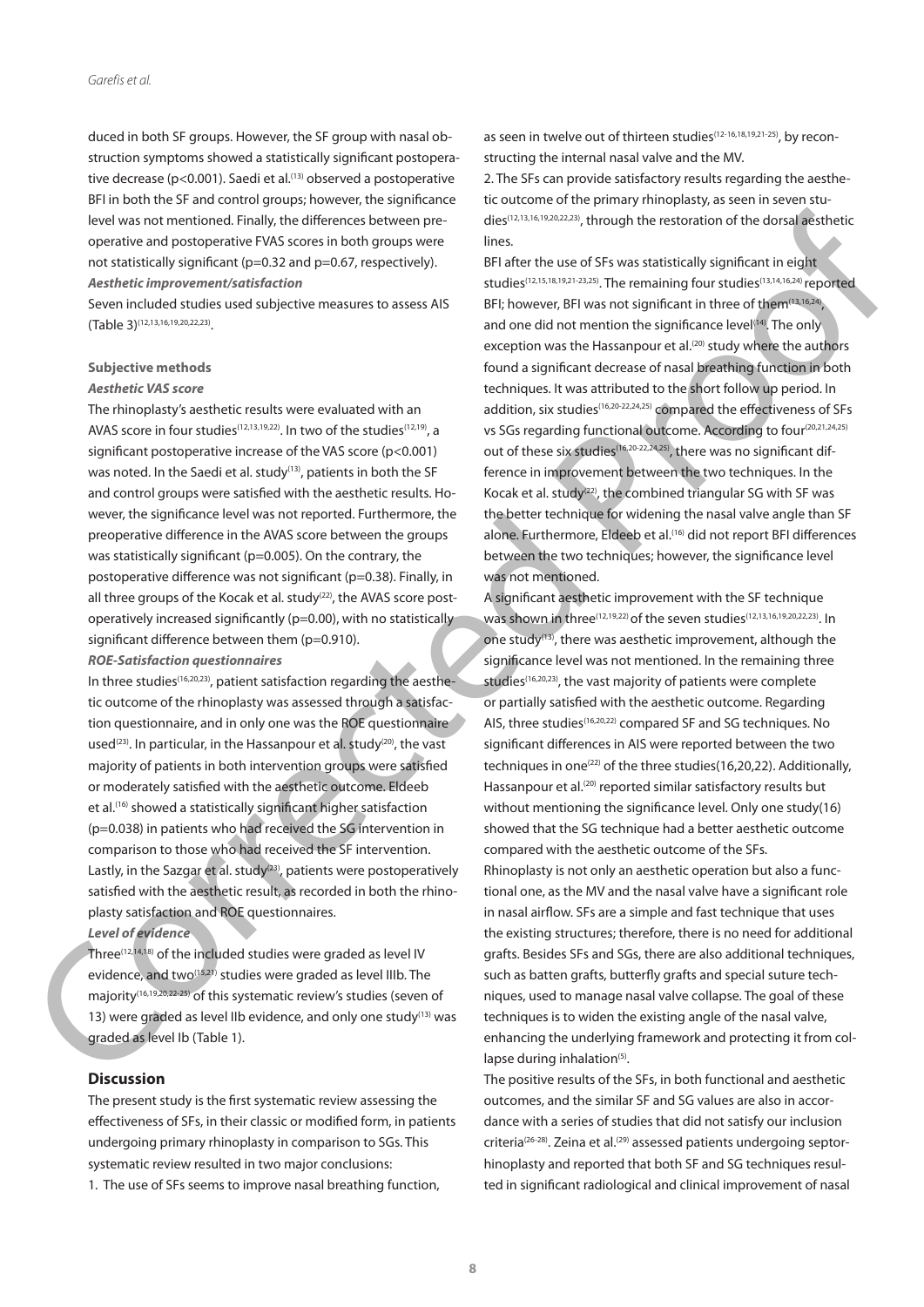valve obstruction. In addition, Barone et al.<sup>(30)</sup> showed that there was higher long-term benefit in patients where both techniques were used simultaneously, compared with those operated on with one sole technique. These results are in accordance with the study by Kocak et al.<sup>(22)</sup> included in the present review. After assessing the evidence levels of included studies (individual evidence grading is available for review), we found that most of them (eight out of 13) had a level higher than IIIb. The relatively high level of evidence strengthens the conclusion of the present systematic review. However, the results of our study are liable to certain limitations. Specifically, there were only a few RCTs with few patients and high heterogeneity. Thus, studies with a wide range of designs that fulfilled the inclusion criteria were included. Research in rhinoplasty is more vulnerable to selection and allocation bias of patients. Furthermore, the studies' limitations are the short period of postoperative follow-up (especially in Hassanpour et al. study<sup>(20)</sup>), the differences between studies regarding the SF surgical technique and the type of surgical intervention. More specifically, some authors<sup>(15,16)</sup> used anterior SFs, where the caudal end of the upper lateral cartilage is folded inwardly. In other studies<sup>(12,14,19)</sup>, the suturing techniques of the SFs differed (modified SF, autospreading spring flap), while in the Kocak et al. study<sup>(22)</sup>, there was a combination of SFs and SGs. Regarding the type of surgical interventions, there was no absolute homogeneity, as in some studies the rhinoplasty had been performed with or without removal of the nasal hump or/and septoplasty or/and reduction of the inferior turbinate. Therefore, it is impossible to determine the contribution of each intervention separately to the final BFI. Additionally, the objective measurements used (rhinomanometry, acoustic rhinometry, CT scan) provide limited information The nuclear content and linear terms in previous that the proportion is the probability of the state of the state of the state of the state of the state of the state of the state of the state of the state of the state of

regarding the collapsibility of the nasal valve. Future studies using four-phase rhinomanometry are needed to confirm the value of SFs/SGs after nasal valve reconstruction. Lastly, all the questionaries (NOSE, VAS, ROE) used were validated and widely used, except the satisfactory questionary.

Most of the studies in the systematic review examined the effectiveness of the SFs separately or in comparison to that of the SGs. However, there is no study comparing the effectiveness of the classic SF technique with modified forms (anterior SF and modified SF). Furthermore, RCT studies are needed with homogeneous groups of patients using a combination of objective (four-phase rhinomanometry and acoustic rhinometry) and subjective methods (NOSE and ROE questionnaires) to assess functional and aesthetic outcomes.

# **Conclusion**

The use of SFs is a simple, safe, and effective alternative technique for the reconstruction of the MV, nasal valve and dorsal aesthetic lines of the nose in patients undergoing primary rhinoplasty. Despite the limited studies, their heterogeneity, their lack of high-quality RCTs and their different methodological limitations, the functional and aesthetic outcomes of SFs are considered particularly encouraging, not inferior to those of SGs. However, further RCTs evaluating the effectiveness of the SF technique are needed to establish its value in primary rhinoplasty.

# **Acknowledgements**

This study was not supported by any company or persons other than the authors.

# **Authorship contribution**

KG: Literature search, data extraction, analysis and manuscript production, IK: Design, analysis and manuscript review, NT: Design, analysis and manuscript review, MG: Data extraction and analysis, VN: Manuscript review and preparation, KΜ: Design and expert manuscript review.

# **Conflict of interest**

All authors declare that there are no conflicts of interest to be reported.

# **Funding**

Researchers did not receive any specific grant from funding agencies in the public, commercial, or not-for-profit sectors.

# **References**

- 1. Kovacevic M, Wurm J. Spreader flaps for middle vault contour and stabilization. Facial Plast Surg Clin N Am. 2015;23; 1-9.
- 2. Helal MZ, El-Tarabishi M, Sabry SM, et al. Effects of rhinoplasty on the internal nasal valve: a comparison between internal continuous and external perforating osteotomy. Ann Plast Surg. 2010;64(5); 649-57.
- 3. Schlosser RJ, Park SS. Functional rhinoplasty. Operative techniques in otolaryngology. Head Neck Surg. 1999;10(3); 203-8.
- 4. Elwany S, Thabet H. Obstruction of the nasal valve. J Laryngol Otol. 1996;110(3); 221-4.
- 5. Friedman O. The nasal valves. In Nasal

Physiology and Pathophysiology of Nasal Disorders. Berlin, Heidelberg: Springer, 2013: 281-91.

- 6. Sheen JH. Spreader graft: a method of reconstructing the roof of the middle nasal vault following rhinoplasty. Plast Reconstr Surg. 1984;73(2); 230-9.
- 7. Fomon S, Gilbert JG, Caron AL, et al. Collapsed ala: pathologic physiology and management. Arch Otolaryngol. 1950;51; 465-84.
- 8. Wood WG. Using the upper lateral cartilage as a spreader graft. In Poster presented at the American Society of Plastic Surgeons meeting 1992 Dec.
- 9. Oneal RM, Berkowitz RL. Upper lateral cartilage spreader flaps in rhinoplasty. Aesthet Surg J. 1998;18(5); 370-1.
- 10. Seyhan A. Method for middle vault reconstruction in primary rhinoplasty: upper lateral cartilage bending. Plast Reconstr Surg. 1997;100(7); 1941-3.
- 11. Lerma J. The "lapel" technique. Plast Reconstr Surg. 1998;102(6); 2274.
- 12. Eren SB, Tugrul S, Ozucer B, et al. Autospreading spring flap technique for reconstruction of the middle vault. Aesthetic Plast Surg. 2014;38(2); 322-8.
- 13. Saedi B, Amaly A, Gharavis V, et al. Spreader flaps do not change early functional out-